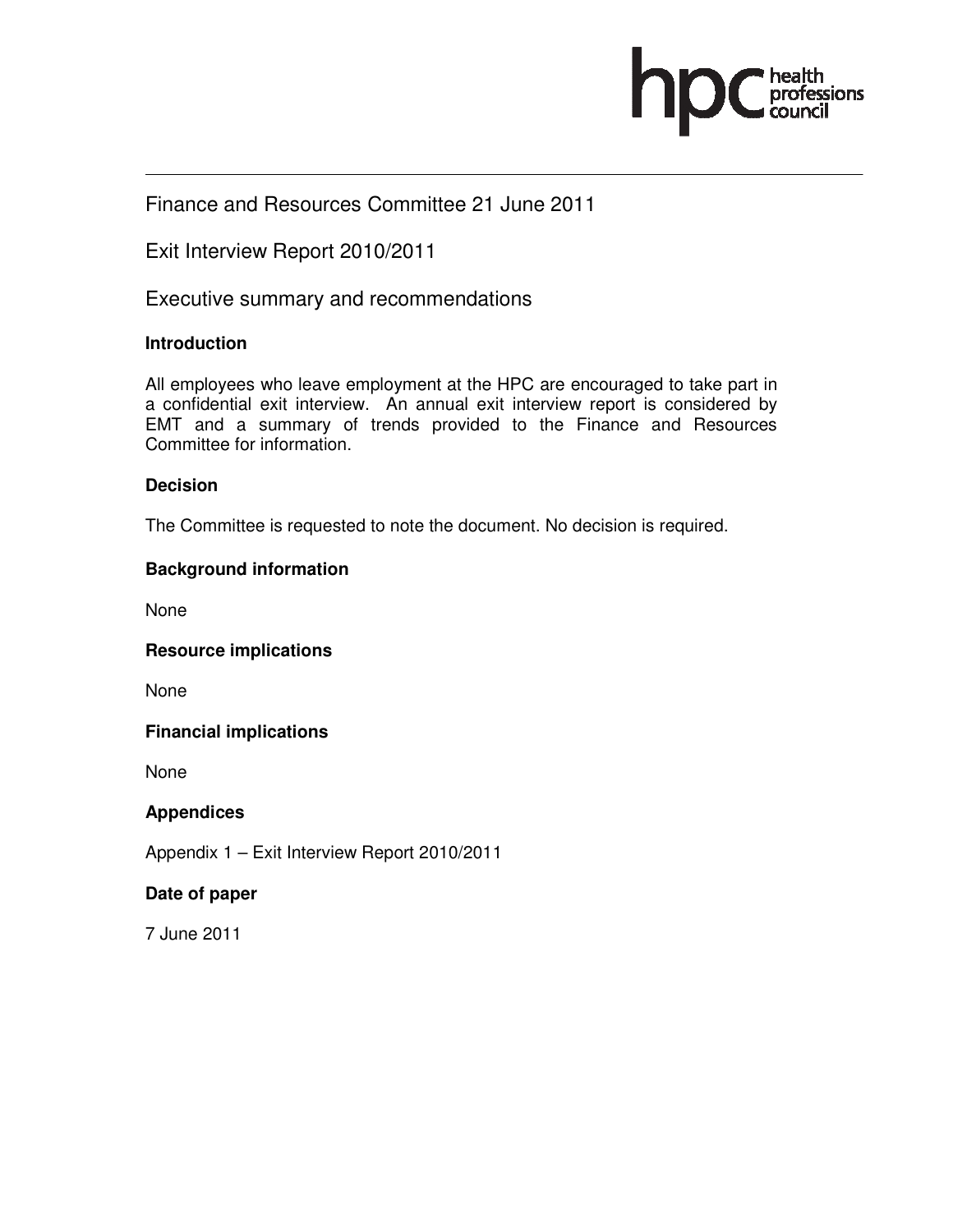## **HPC Employee Exit Interview Report 2010/2011**

#### **Introduction**

All employees who leave employment at the HPC are encouraged to take part in a confidential exit interview, either with a member of the Human Resources department or their line manager. An annual exit interview report is considered by EMT and a summary of trends provided to the Finance and Resources Committee.

#### **Numbers of leavers**

During the period 1 April 2010 to 31 March 2011, 15 employees left the HPC (not including temporary agency staff). Of these leavers, 7 employees completed an exit interview. These numbers are significantly lower than in the past, as shown in table 1 below. However data and trends have been analysed as normal in the following report.

#### **Participation rates**

The participation rate in exit interviews of 7 out of 15 leavers, or 46%, is similar to the 2008/9 rate, but is lower than the 2009/10 rate of 63%. This lowered participation rate may be partly due to a higher proportion of compulsory leavers as opposed to voluntary leavers this year (see table 1). Exit interviews are voluntary, but the HR team will continue to work on encouraging leavers to complete them.

#### **Table 1. Leavers by financial year**

|                        | 2008/9 | 2009/10 | 2010/11 |
|------------------------|--------|---------|---------|
| Voluntary resignations | 22     | ററ      |         |
| Compulsory leavers*    |        |         |         |
| Total leavers          | 25     |         |         |
|                        |        |         |         |

\*expiries of fixed term contracts, dismissals, redundancies, retirements

### **Key Trends**

- The two main reasons for people leaving the HPC in 2010/11 were to change career or to return to study.
- Categories rated as 'excellent' or 'good' by 100% of leavers were the HPC's location, relationships with colleagues, relationships with managers and job security
- Categories rated as 'excellent' or 'good' by 86% of leavers were HPC benefits, work/ life balance
- 86% of leavers (6 people) rated their manager's leadership as 'excellent' or good' while 14% of leavers (1 person) rated it as 'satisfactory'.
- 100% of respondents would recommend the HPC as an employer, and 57% (4 people) would consider returning to the HPC themselves in the future.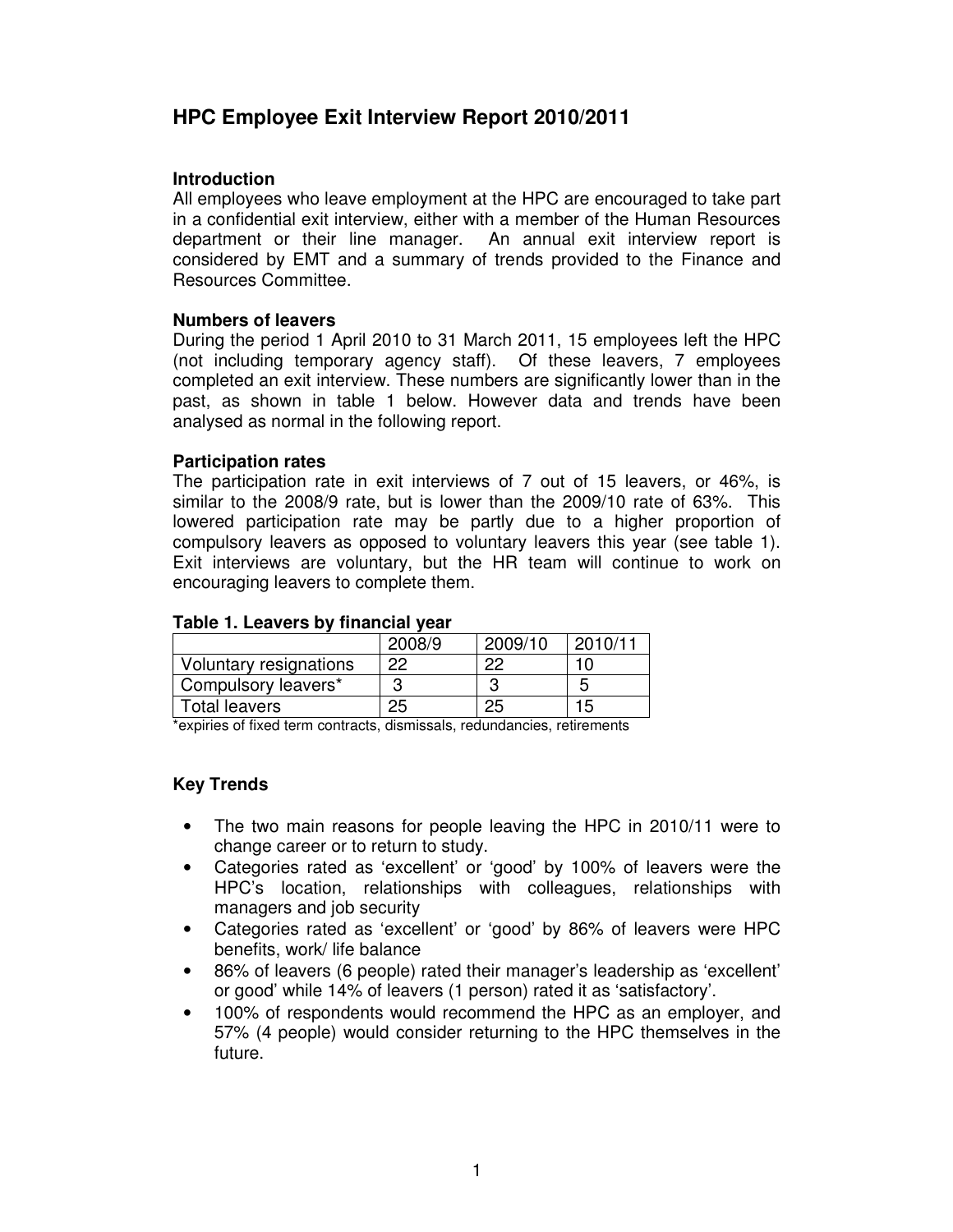#### **Analysis of responses**

#### Main reasons for leaving (Q1, fig. 1)

The main factors contributing towards leaving were career change and return to study. Leaving to go travelling was also a relatively significant factor. These trends are similar to previous years, in which career change was identified as one of the most significant factors in with both the 2009/2010 and 2008/2009 exit interview reports.

#### Retention of employees (Q 6.fig. 2)

86% of leavers stated that they could not have been encouraged to stay on at the HPC, with 'change in career', 'personal circumstances', 'returning to full time education' and 'visa expired' being given as reasons why they could not stay. These types of reasons, which relate to personal circumstances or career change, are similar to the reasons given in previous years.

#### Attitudes Towards Management (Q7 and figs. 3 & 4)

This year attitudes towards management were predominantly positive. Manager's leadership style was rated as 'excellent' (57%) or 'good' (29%) by 86% of leavers, with the remaining 14% giving a rating of satisfactory. 100% of leavers rated relationships with managers as 'excellent' (57%) or 'good' (43%).

There were positive comments from individuals who reported that they had 'good', 'great' managers, although one person commentated that some managers lacked experience.

In previous reports there have been some expressions of dissatisfaction with managers amongst reasons for leaving. Since then, the modular management development programme has run, providing managers with the practical tools for managing employees. The programme has been well received by the attendees, with some good initial feedback.

#### Flexible Working

Two employees felt the organisation could offer more flexible working options, in particular flexitime.

Flexitime was recently raised at the Employee Consultation Group and a proposal was considered, as a result, by the Executive Management Team (EMT). The EMT rejected the proposal on the grounds that flexitime would be too onerous to administer and that generous annual leave and a range of other flexible working options, including time in lieu, over-time, altered working hours, etc., were already provided.

The HPC now has 10 employees working part time hours and a further eleven undertaking some form of flexible working. This is another successive increase from the 2008/2009 and 2009/2010 figures.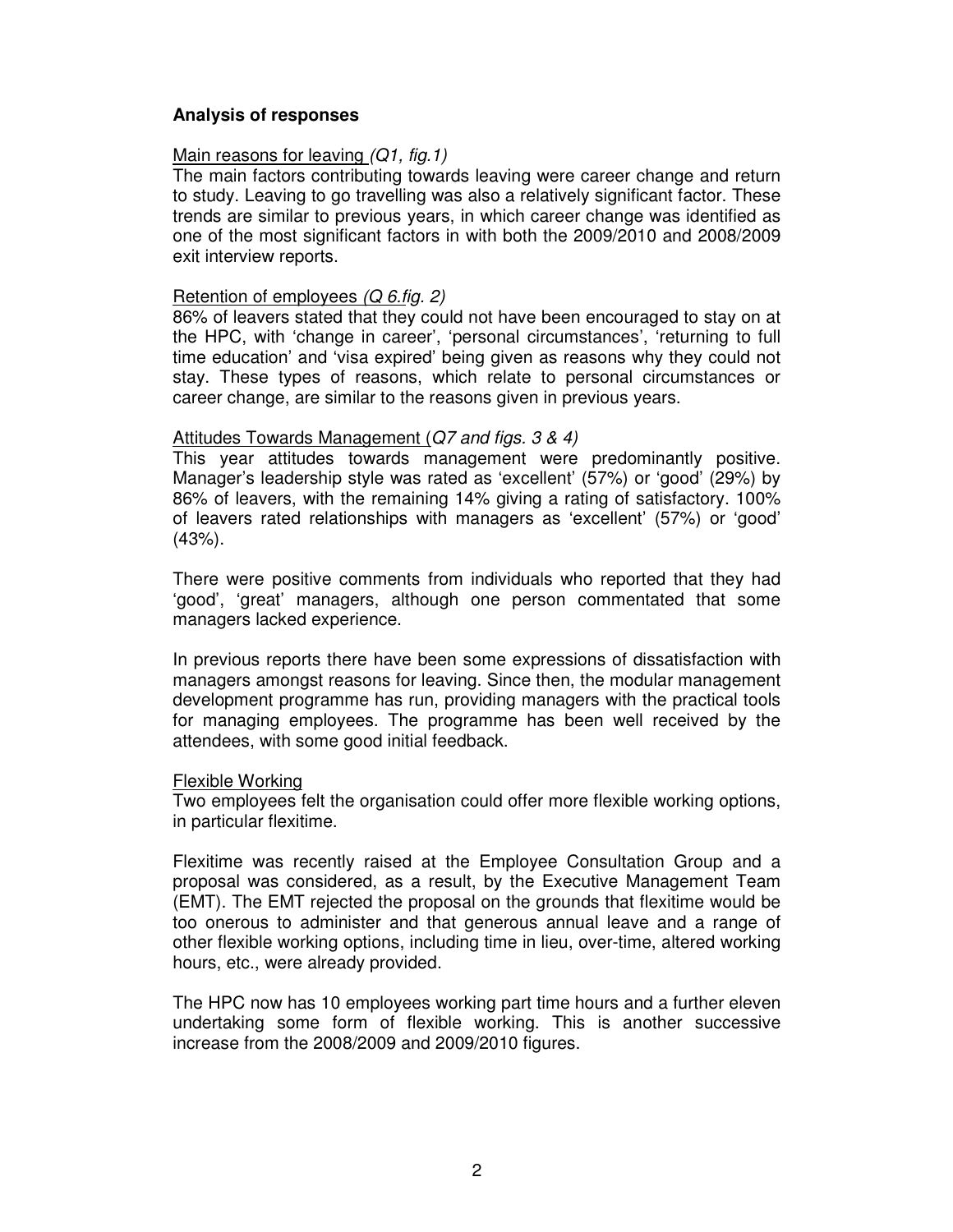#### Learning & Development

There were some positive comments received about training by two respondents, but also some negative from another two, one of whom had the perception that training was not available across the organisation and the other felt that more in depth training needs analysis needed to be carried out.

The HR department is now putting together an organisation wide training plan, to assess the training needs of the organisation and provide courses available to all employees, where there is a general need for them.

#### **Other**

There were two positive comments about the introduction of the new pay system, stating that it would provide 'more transparency' and would provide 'greater opportunity to progress'. There were also three comments about HPC pay being 'good'.

Additionally, there were two comments suggesting the introduction of some form of performance related pay (PRP). PRP may be revisited in the future once the new pay system has been embedded into the organisation.

Previous reports have included some negative comments about communication/ interaction between departments, however this year there were no negative comments on this topic.

All employees asked said they would recommend the HPC as an employer. This is another very positive result, and an improvement on the previous year when 69% of leavers said they would.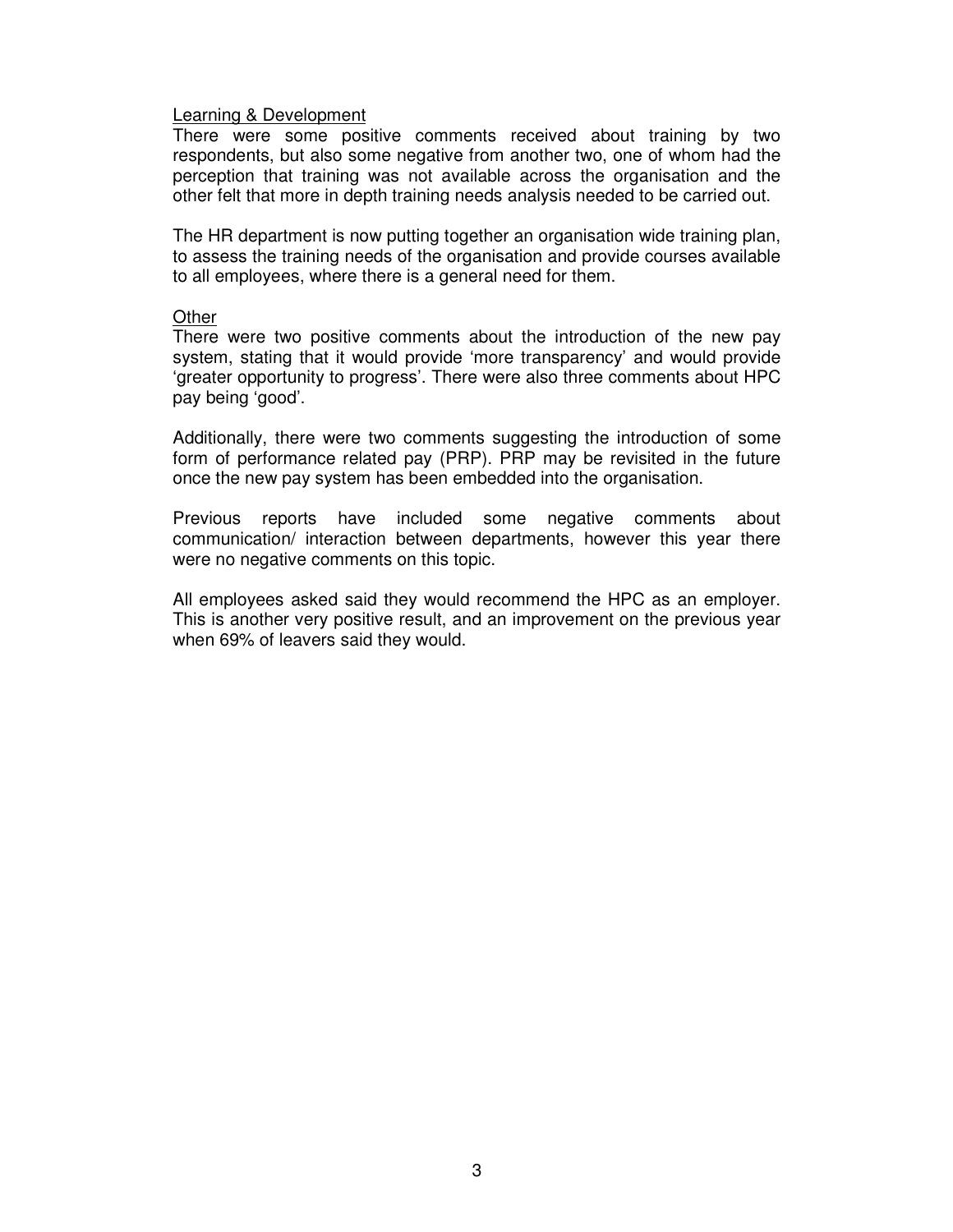## **Exit Interview/ questionnaire responses**

The following section summarises the responses obtained to questions asked at exit interviews over the period 1 April 2010 – 31 March 2011.



**Q1: What factors contributed to your decision to leave the HPC?** 

(Employees can state more than one reason)

**Questions 2 – 5** relate to details of any new employment being taken up by leavers and are therefore omitted from this report to avoid breaching the confidentiality of those who participated.



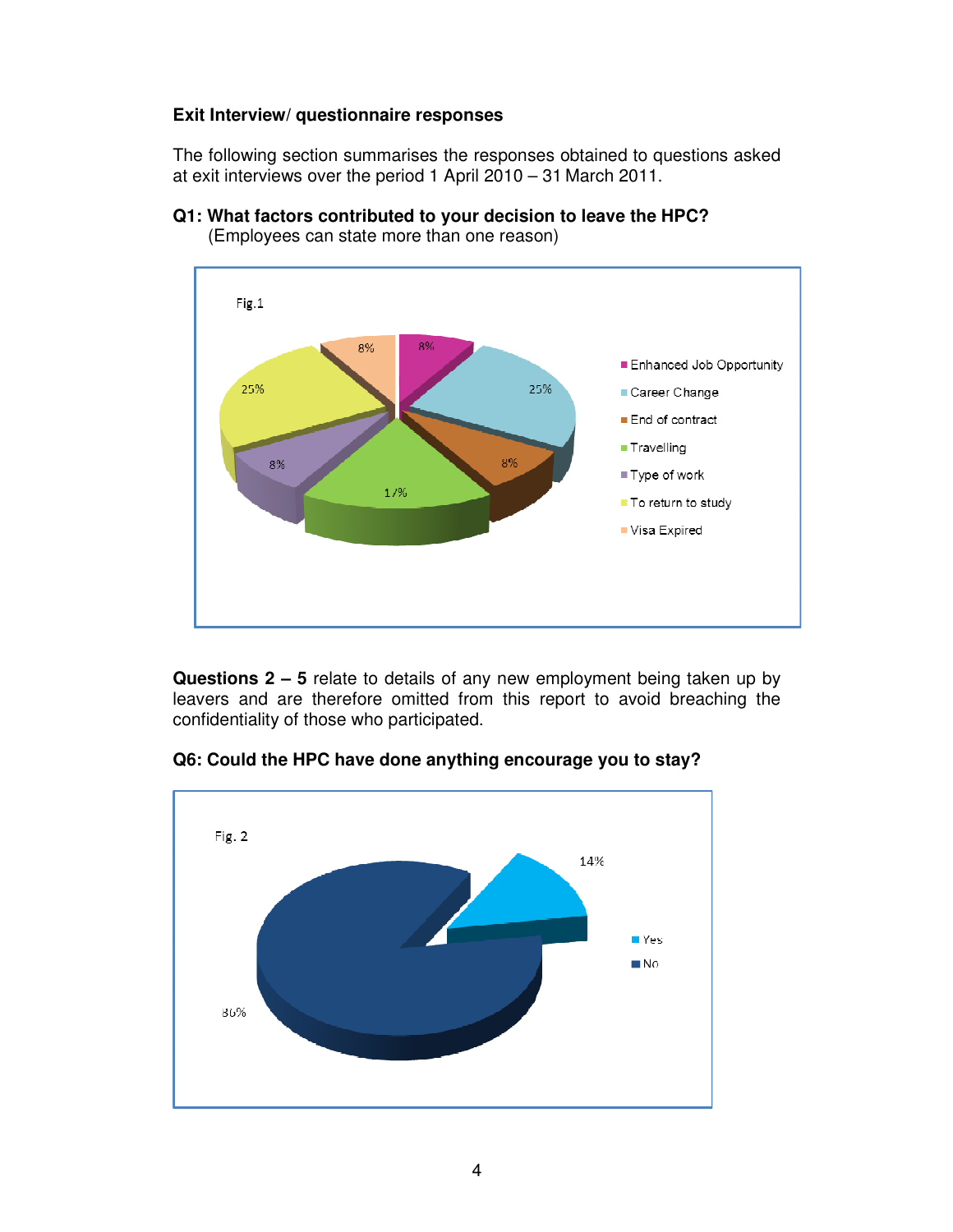## **Q7: How would you rate the following categories in your personal experience with HPC?**



| Fig. 4                              | Scores/ ratings % |      |              |                |      |  |
|-------------------------------------|-------------------|------|--------------|----------------|------|--|
| <b>Categories</b>                   | Excellent         | Good | Satisfactory | Unsatisfactory | Poor |  |
| Performance                         |                   |      |              |                |      |  |
| Management                          | 33                | 50   | 17           | 0              | 0    |  |
| <b>Job Security</b>                 | 43                | 57   | 0            | 0              | 0    |  |
| <b>Promotion Prospects</b>          | 29                | 29   | 29           | $\mathbf 0$    | 14   |  |
| <b>Job Satisfaction</b>             | 57                | 43   | 0            | 0              | 0    |  |
| Relationships w/<br><b>Managers</b> | 71                | 29   | 0            | 0              | 0    |  |
| Relationships w/                    |                   |      |              |                |      |  |
| Colleagues                          | 43                | 43   | 14           | $\mathbf 0$    | 0    |  |
| <b>HPC's Culture</b>                | 57                | 29   | 14           | 0              | 0    |  |
| Manager's<br>Leadership style       | 14                | 14   | 43           | 29             | 0    |  |
| <b>Work/Life Balance</b>            | 29                | 71   | 0            | $\mathbf 0$    | 0    |  |
| Location                            | 29                | 71   | 0            | $\mathbf 0$    | 0    |  |
| Salary                              | 29                | 43   | 29           | 0              | 0    |  |
| <b>HPC Benefits</b>                 | 14                | 71   | 14           | 0              | 0    |  |
| Career development                  | 0                 | 43   | 43           | $\overline{0}$ | 14   |  |
| Training                            | 14                | 57   | 0            | 14             | 14   |  |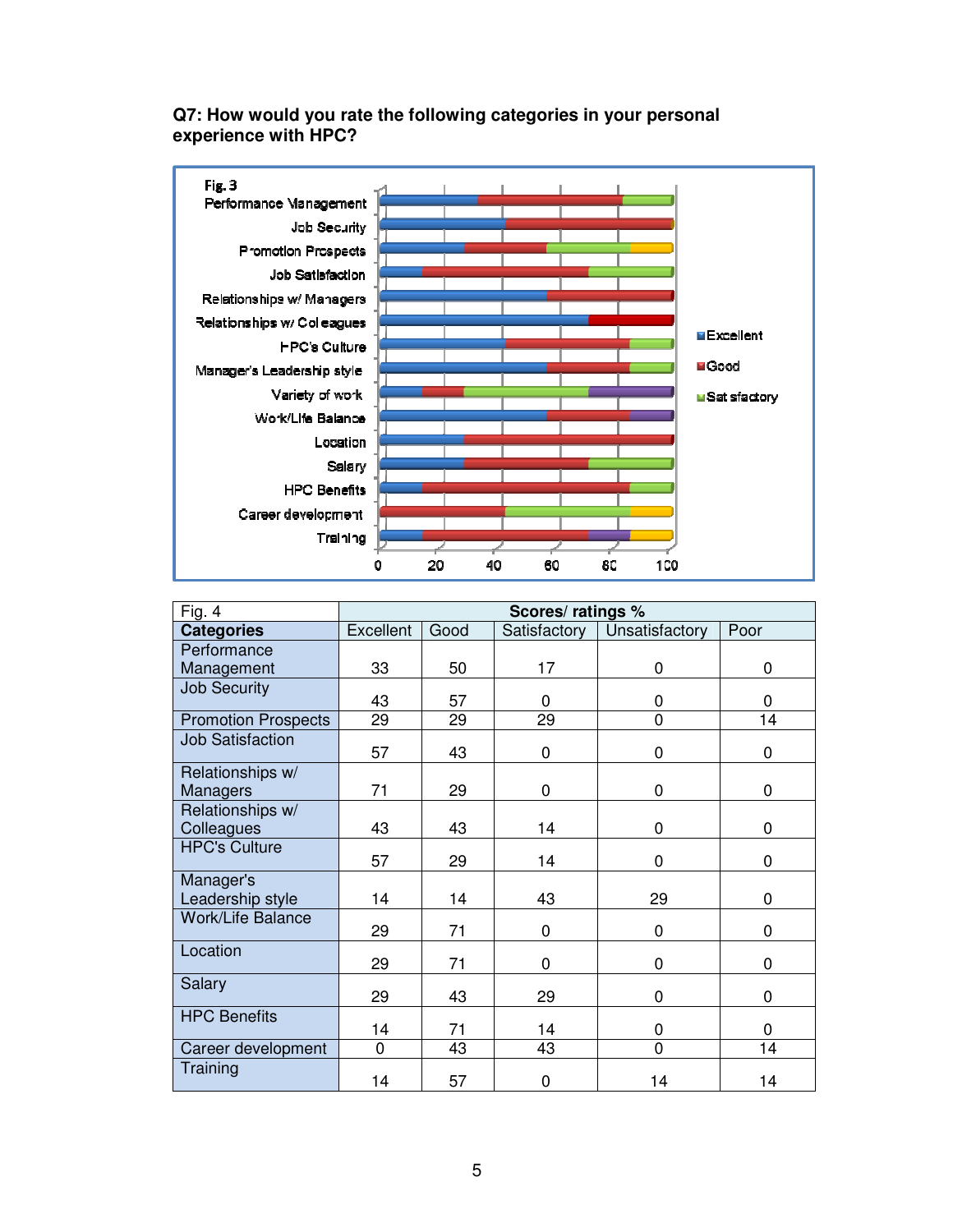## **Q8: How could we have improved your experience at the HPC? What would you like to see changed?**

| <b>Comments</b>                                                          |   |  |
|--------------------------------------------------------------------------|---|--|
| More transparent performance related pay or tangible rewards             |   |  |
| Flexi-time would be much appreciated, even limited to work 8am-4pm, or   |   |  |
| 10am - 6pm as your core hours                                            |   |  |
| More HPC specific or department tailored training                        |   |  |
| More training needs analysis                                             |   |  |
| Cycle to work scheme                                                     |   |  |
| Larger kitchen required                                                  |   |  |
| Better computer system for interaction with other departments (Partners) |   |  |
| Introduction of a graduate scheme to allow employees a better            |   |  |
| understanding of the work of the departments                             |   |  |
| More employees required in the department, compared to the workload      |   |  |
| <b>Positive comments</b>                                                 |   |  |
| Introduction of the pay system is good and creates more transparency     | 2 |  |

## **Q9: Would you consider returning to the HPC in the future?**